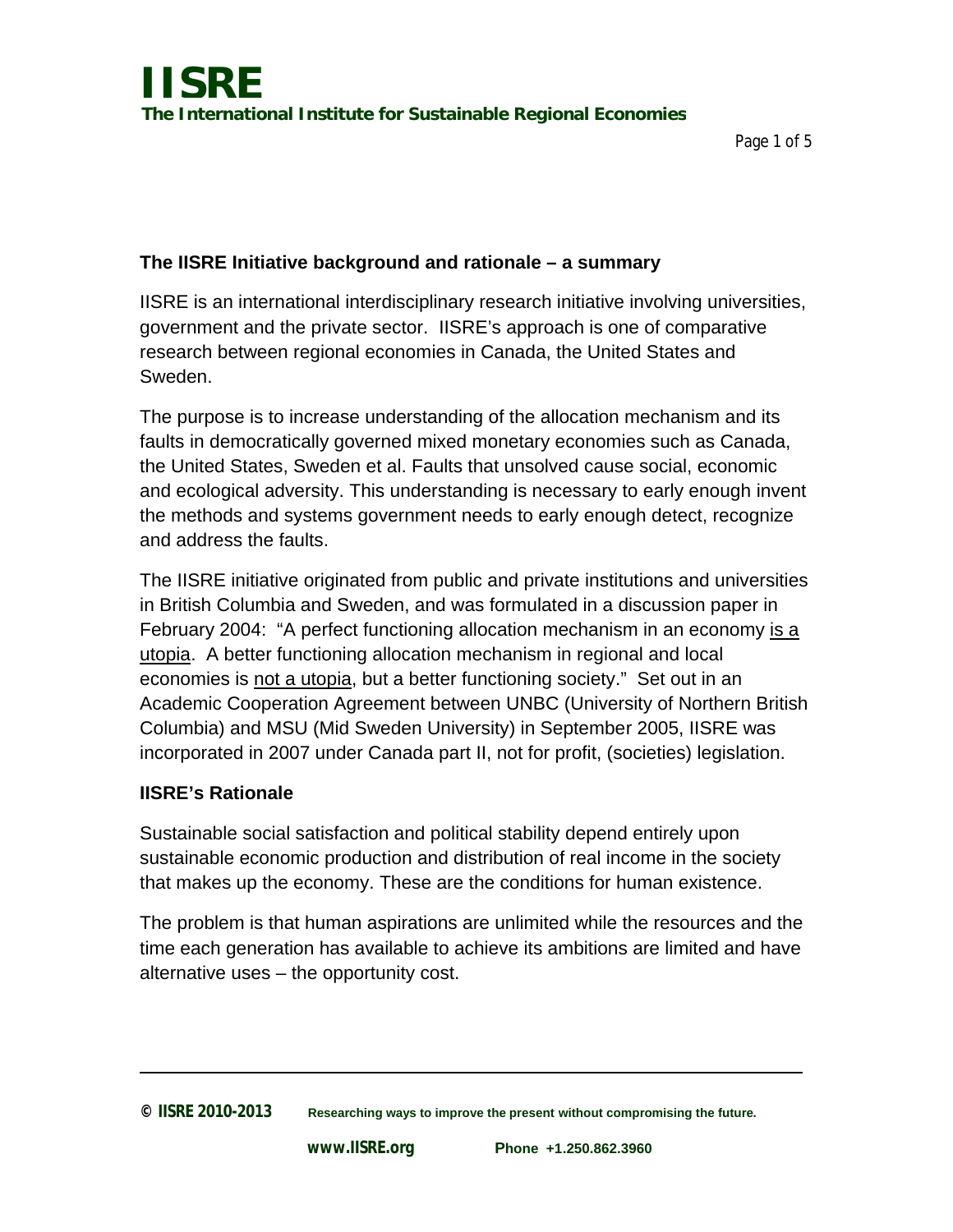The purpose of a modern economy is therefore to allocate unlimited human aspirations versus scarce resources in such a way that satisfy the present generation's ambitions without denying future generations the opportunity to achieve theirs. (\*UN Brundtland Commission)

Faults in the allocation mechanism will, if unsolved, inevitable have social, economic and ecological consequences for society.

## **Why collaboration between university, government, private sector and community?**

In a constitutional democratically by legislation governed mixed monetary economic system such as United States, Canada, Germany and Sweden;

Unlimited human aspirations competing with scarce resources that have alternative uses, are allocated to economic production by a mix of knowledge, price and government planning and intervention. Hence, the key influences are the universities, government, voters and the private sector.

The allocation mechanism is defined as the means by which the society that makes up the economy, either through markets or governments or both, allocates resources to production and distribution of economic, social and political goods and services; and the economic, social, political and ecological consequences of such allocations.

The significance in a democratically governed mixed monetary economy is that not only does government have the accountability to protect each member of the society that makes up the economy from the wrongs of other members, the government also has to be accountable to protect society from the wrongs and negligence from the government itself. An example of negligence, would be failure to early enough detect and address faults in the economy's allocation mechanism, thereby allowing those faults to unnecessarily escalate into social, economic and ecological adversity.

Unsolved failures in any of the key sectors of university, government, and private sector have far reaching social, political and ecological consequences. Hence, the research approach is to involve universities, government and the private sector.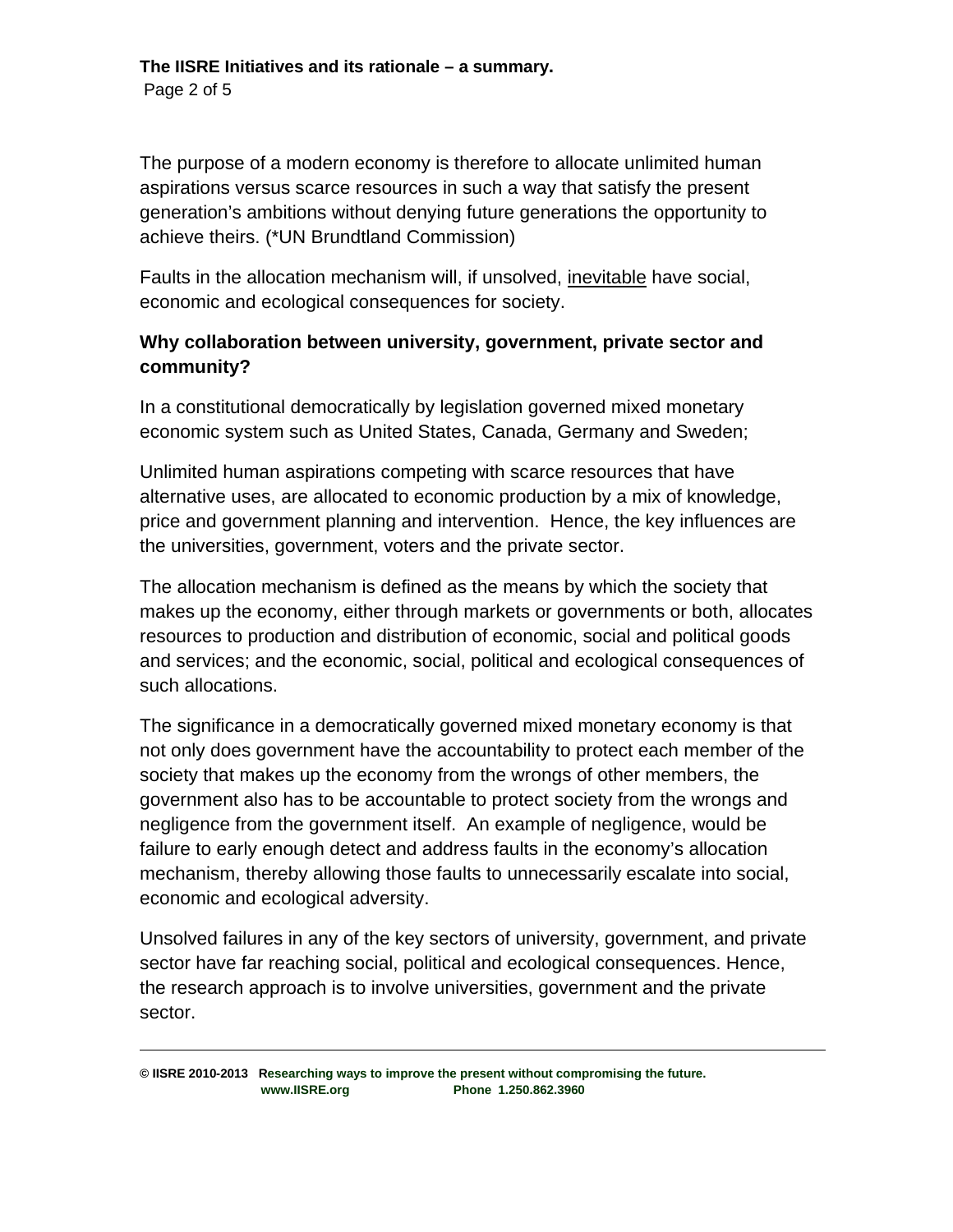#### **Why Interdisciplinary – social and natural science?**

The general rationale for IISRE's interdisciplinary approach is that as it is inappropriate to attach value to science and technology outside of their social and economic contexts; it is also inappropriate to discuss economic development without understanding the scientific and technological contexts upon which it depends.

Social science and economics address issues and formulate solutions to the socio-economic and ecological issues facing society.

The problem is that social sciences and economics cannot develop the technological solutions without the use of the natural sciences. It is only through cooperation and collaboration between the natural and social sciences and society in general whereby research can support the development of solutions to the sustainable economic problems society faces.

#### **Why the regional and comparative research approach?**

National, state, provincial and supranational economies such as the EU and NAFTA are made up of regional economies.

Comparative research studying the allocation mechanism in regional economies is the most efficient method to increase understanding of the allocation mechanism and its faults in general.

By investigating the allocation mechanisms in regional economies and in different political versions of democratically governed mixed monetary economic systems, we can increase understanding by isolating the reasons or causes for success or failure. In the process, lessons will be learned in and between each region as well as between the provincial, state and national economies.

For example, by comparing the regional economies of Canada (British Columbia), the United States (Washington state) and Sweden:

1. Regional/county and municipal government fiscal structure, tax, revenue streams and planning strategies;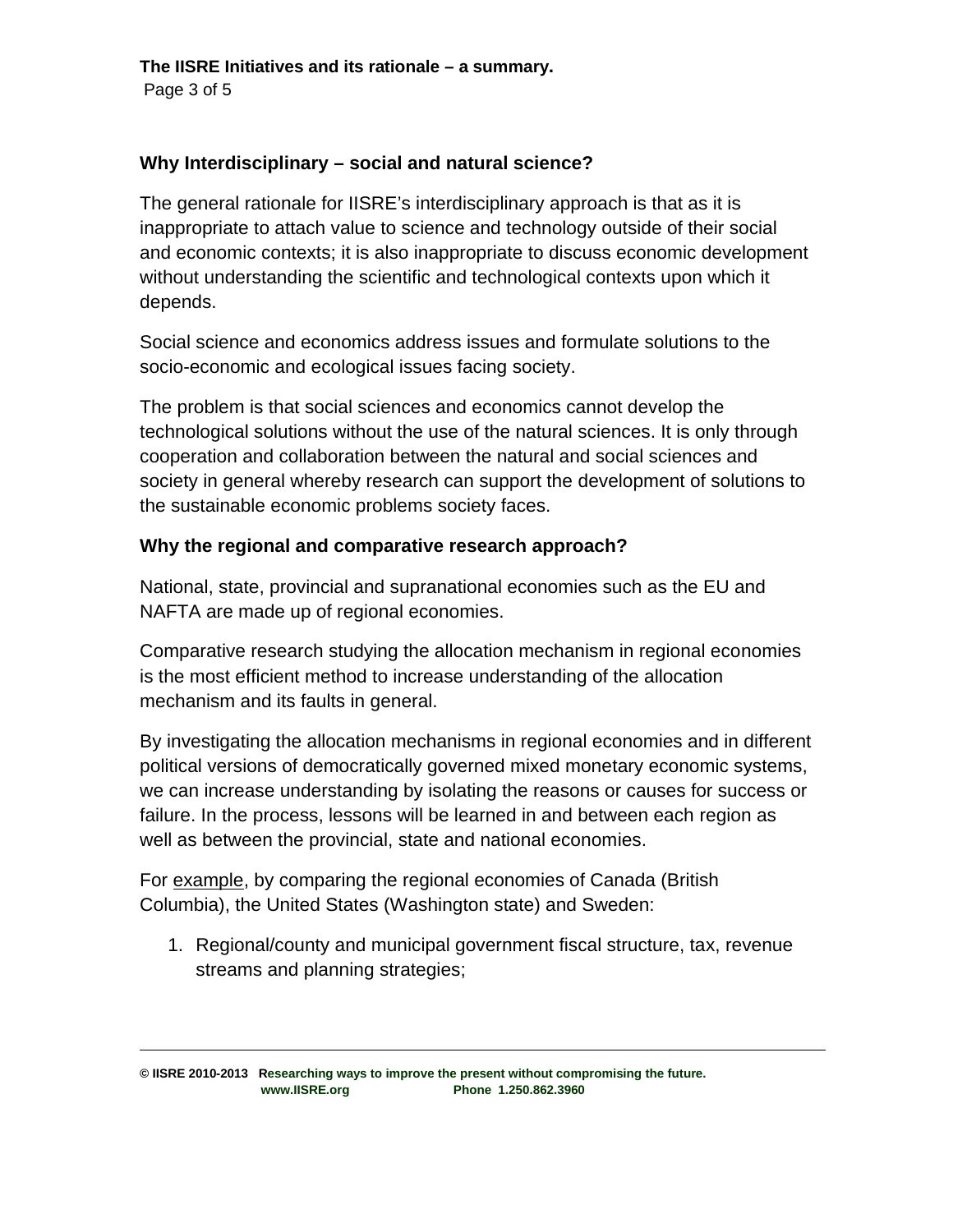Page 4 of 5

- 2. Health care resource allocation, planning and service delivery;
- 3. First Nation land rights and socioeconomic development issues;
- 4. Immigration issues;
- 5. Public opinion towards the perceived responsibility of national, regional and local governments in economic sustainability issues

We can isolate the systemic factors that either hamper or facilitate investment in sustainable economic production and hence, the social and ecological sustainability of each region as well as in the overall economy.

Through this, we can produce the understanding necessary to develop more sustainable policies, methods and systems that will early enough address the issues society needs to solve.

# **IISRE Abstract and Project Description 2010 – 2012 subject to change**

Between 2010-2013, IISRE's aim is to compare the social, economic and political systems of a municipality in British Columbia, Canada; Washington, USA; and Sundsvall, Västernorrland, Sweden and the roles of the public and private sectors in service delivery and the provision and protection of the economic systems of each municipality. One outcome of this research will be the identification of government and market failures and the documentation of best practices for promoting sustainable economic development. The basic research goal of this project is to gain insight into the problems with the resource allocation mechanism in mixed economies.

The research report will describe the finances of the local government with a focus on amenities provided and revenue-raising capabilities. The report will also describe the democratic process at the municipal level.

Time series and regression analysis, and theoretical models of local taxation and expenditure will be employed, where applicable. We see this as the first step of a larger research journey and as the foundation for subsequent work exploring issues of sustainable economic development for municipal and regional governments.